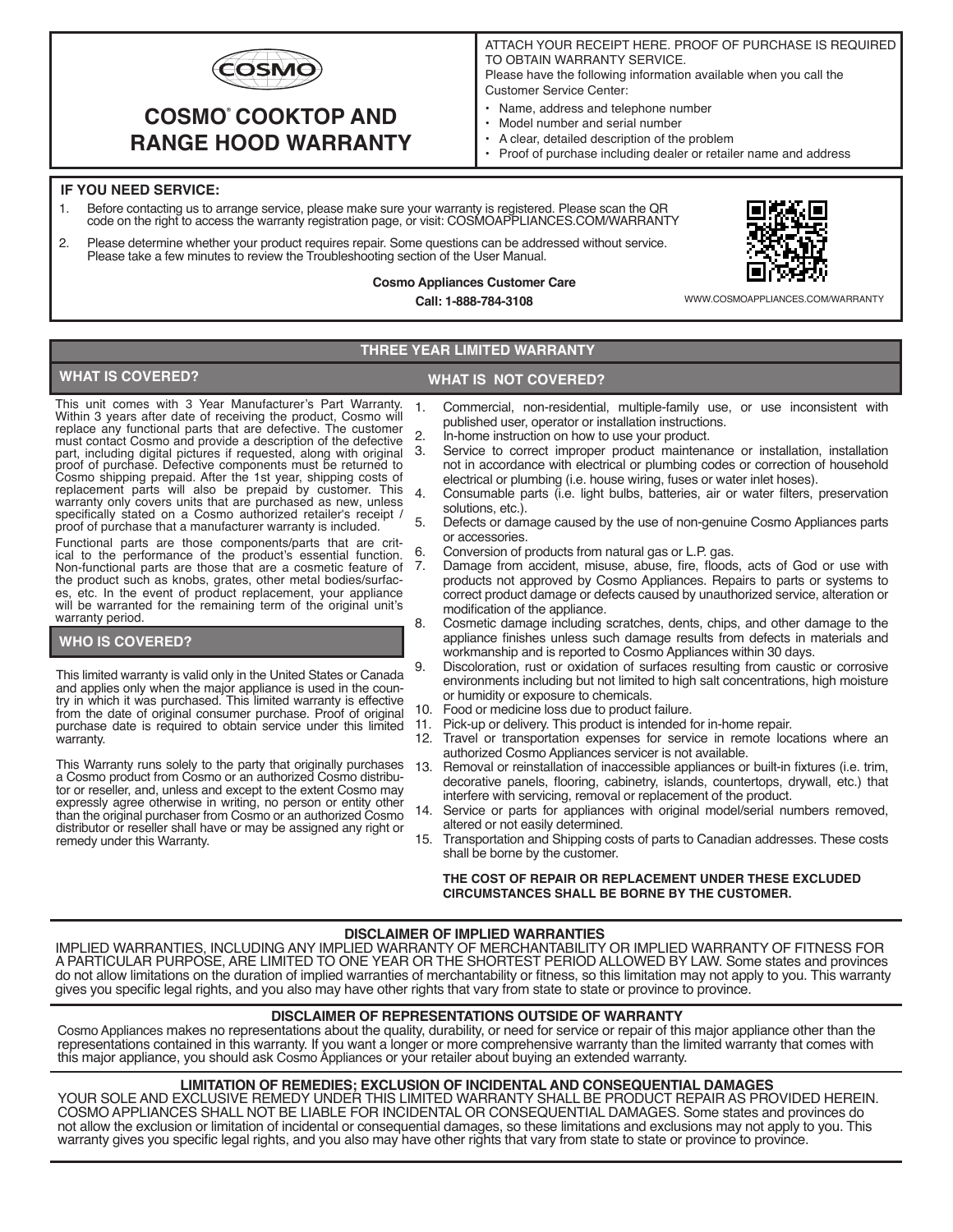

# **COSMO GARANTÍA DE ® COCINERO Y CAMPANA**

- ADJUNTE SU RECIBO AQUÍ. SE REQUIERE UN COMPROBANTE DE COMPRA PARA OBTENER EL SERVICIO DE GARANTÍA.
- Tenga a mano la siguiente información cuando llame al centro de servicio al cliente:
- Nombre, dirección y número de teléfono
- Número de modelo y número de serie
- Una descripción clara y detallada del problema
- Comprobante de compra, incluido el nombre y la dirección del concesionario o del minorista

## **SI NECESITA SERVICIO:**

- 1. Antes de ponerse en contacto con nosotros para organizar el servicio, asegúrese de que su garantía esté registrada. Lea el código QR a la derecha para acceder a la página de registro de la garantía o visite: COSMOAPPLIANCES.COM/ WARRANTY
- 2. Por favor, determine si su producto requiere reparación. Algunas preguntas pueden abordarse sin servicio. Tómese unos minutos para revisar la sección Solución de problemas del Manual del usuario.



#### **Cosmo Appliances Atención al cliente Llamada: 1-888-784-3108**

WWW.COSMOAPPLIANCES.COM/WARRANTY

# **GARANTÍA LIMITADA DE TRES AÑOS**

# **¿QUÉ ESTÁ CUBIERTO? ¿QUÉ NO ESTÁ CUBIERTO?**

Esta unidad viene con 3 años de garantía del fabricante. Dentro de los 3 años posteriores a la fecha de recepción del producto, Cosmo reemplazará cualquier pieza funcion-al que sea defectuosa. El cliente debe ponerse en contacto con Cosmo y proporcionar una descripción de la pieza de-fectuosa, incluidas imágenes digitales si así lo solicita, junto con un comprobante de compra original. Los componentes defectuosos deben devolverse a Cosmo shipping prepaid. Después del primer año, los costos de envío åtambién serán prepagados por el cliente. Esta garantía solo cubre las unidades que se compran como nuevas, a menos que se indique específicamente en el recibo / comprobante de compra de un minorista autorizado de Cosmo que se incluye una garantía del fabricante.

Las partes funcionales son aquellos componentes / partes que son fundamentales para el desempeño de la función esencial del producto. Las piezas no funcionales son aquellas<br>que son una característica cosmética del producto, como<br>perillas, rejillas, otras superficies / cuerpos metálicos, etc. En<br>caso de reemplazo del producto, su elec garantizado por el período restante del período de garantía original de la unidad.

#### **¿QUIÉN ESTÁ CUBIERTO?**

Esta garantía limitada es válida solo en los Estados Unidos o Canadá y se aplica únicamente cuando el electrodoméstico principal se utiliza en el país en el que se adquirió. Esta garantía limitada entra en vigencia a partir de la fecha de compra original del consumidor. Se requiere una prueba de la fecha de compra original para obtener el servicio bajo esta garantía limitada.

Esta Garantía corre únicamente a la parte que originalmente compra un producto Cosmo de Cosmo o un distribuidor o revendedor autorizado de Cosmo y, a menos que, salvo en la medida en que Cosmo acuerde expresamente lo contrario por escrito, ninguna persona o entidad que no sea el comprador original de Cosmo o un distribuidor o revendedor autorizado de Cosmo tendrá o podrá tener asignado cualquier derecho o recurso en virtud de esta Garantía.

- 1. Uso comercial, no residencial, para varias familias o uso inconsistente con el usuario publicado, el operador o las instrucciones de instalación.
- 2. Instrucción en el hogar sobre cómo usar su producto.
- 3. Servicio para corregir el mantenimiento o la instalación inadecuados del producto, la instalación que no esté de acuerdo con los códigos eléctricos o de plomería o la corrección de electricidad o plomería doméstica (es decir, cableado de la casa, fusibles o mangueras de entrada de agua).
- 4. Piezas consumibles (es decir, bombillas, baterías, filtros de aire o agua, soluciones de conservación, etc.).
- 5. Defectos o daños causados por el uso de piezas o accesorios que no sean originales de Cosmo Appliances.
- 6. Conversión de productos de gas natural o gas L.P.
- 7. Daños por accidente, mal uso, abuso, incendio, inundaciones, casos fortuitos o uso con productos no aprobados por Cosmo Appliances. Reparaciones de piezas o sistemas para corregir los daños o defectos del producto causados por un servicio, modificación o modificación no autorizados del electrodoméstico.
- 8. El daño cosmético que incluye arañazos, abolladuras, astillas y otros daños en el electrodoméstico finaliza a menos que dicho daño sea el resultado de defectos en los materiales y mano de obra y se informa a Cosmo Appliances dentro de los 30 días.
- 9. Decoloración, oxidación o oxidación de superficies resultantes de ambientes cáusticos o corrosivos que incluyen, entre otros, altas concentraciones de sal, alta humedad o humedad o exposición a productos químicos.
- 10. Pérdida de alimentos o medicamentos debido a una falla del producto.
- 11. Recogida o entrega. Este producto está destinado a la reparación en el hogar.
- 12. Gastos de viaje o transporte para el servicio en ubicaciones remotas donde un servicio técnico autorizado de Cosmo Appliances no está disponible.
- 13. Retirada o reinstalación de electrodomésticos inaccesibles o accesorios incorporados (es decir, molduras, paneles decorativos, pisos, gabinetes, islas, encimeras, paneles de yeso, etc.) que interfieren con el mantenimiento, la extracción o el reemplazo del producto.
- 14. Servicio o piezas para electrodomésticos con números de modelo / serie originales eliminados, alterados o no fácilmente determinados.
- 15. Transporte y costos de envío de piezas a direcciones canadienses. Estos costos correrán por cuenta del cliente.

#### **EL COSTO DE REPARACIÓN O REEMPLAZO BAJO ESTAS CIRCUNSTANCIAS EXCLUIDAS CORRERÁ A CARGO DEL CLIENTE.**

#### **RENUNCIA DE GARANTÍAS IMPLÍCITAS**

LAS GARANTÍAS IMPLÍCITAS, INCLUYENDO CUALQUIER GARANTÍA IMPLÍCITA DE COMERCIABILIDAD O GARANTÍA IMPLÍCITA DE APTITUD PARA UN PROPÓSITO EN PARTICULAR, ESTÁN LIMITADAS A UN AÑO O EL PERÍODO MÁS CORTO PERMITIDO POR LA LEY. Algunos estados y provincias no permiten limitaciones sobre la duración de las garantías implícitas de comerciabilidad o adecuación, por lo que esta limitación puede no aplicarse en su caso. Esta garantía le otorga derechos legales específicos, y también puede tener otros derechos que varían de un estado a otro o de una provincia a otra.

#### **DESCARGO DE RESPONSABILIDAD DE REPRESENTACIONES FUERA DE LA GARANTÍA**

Cosmo Appliances no se responsabiliza por la calidad, durabilidad o necesidad de servicio o reparación de este electrodoméstico principal que no sean las representaciones contenidas en esta garantía. Si desea una garantía más larga o más completa que la garantía limitada que viene con este electrodoméstico principal, debe solicitar a Cosmo Appliances o su vendedor minorista que compren una garantía extendida.

#### **LIMITACIÓN DE REMEDIOS; EXCLUSIÓN DE DAÑOS INCIDENTALES Y CONSECUENTES**

SU ÚNICO Y EXCLUSIVO RECURSO BAJO ESTA GARANTÍA LIMITADA SERÁ LA REPARACIÓN DEL PRODUCTO SEGÚN LO DISPUESTO EN ESTE DOCUMENTO. ELECTRODOMÉSTICOS COSMO NO SERÁ RESPONSABLE POR DAÑOS INCIDENTALES O CONSECUENCIALES. Algunos estados y provincias no permiten la exclusión o limitación de daños incidentales o consecuentes, por lo que estas limitaciones y exclusiones pueden no aplicarse en su caso. Esta garantía le otorga derechos legales específicos, y también puede tener otros derechos que varían de un estado a otro o de una provincia a otra.